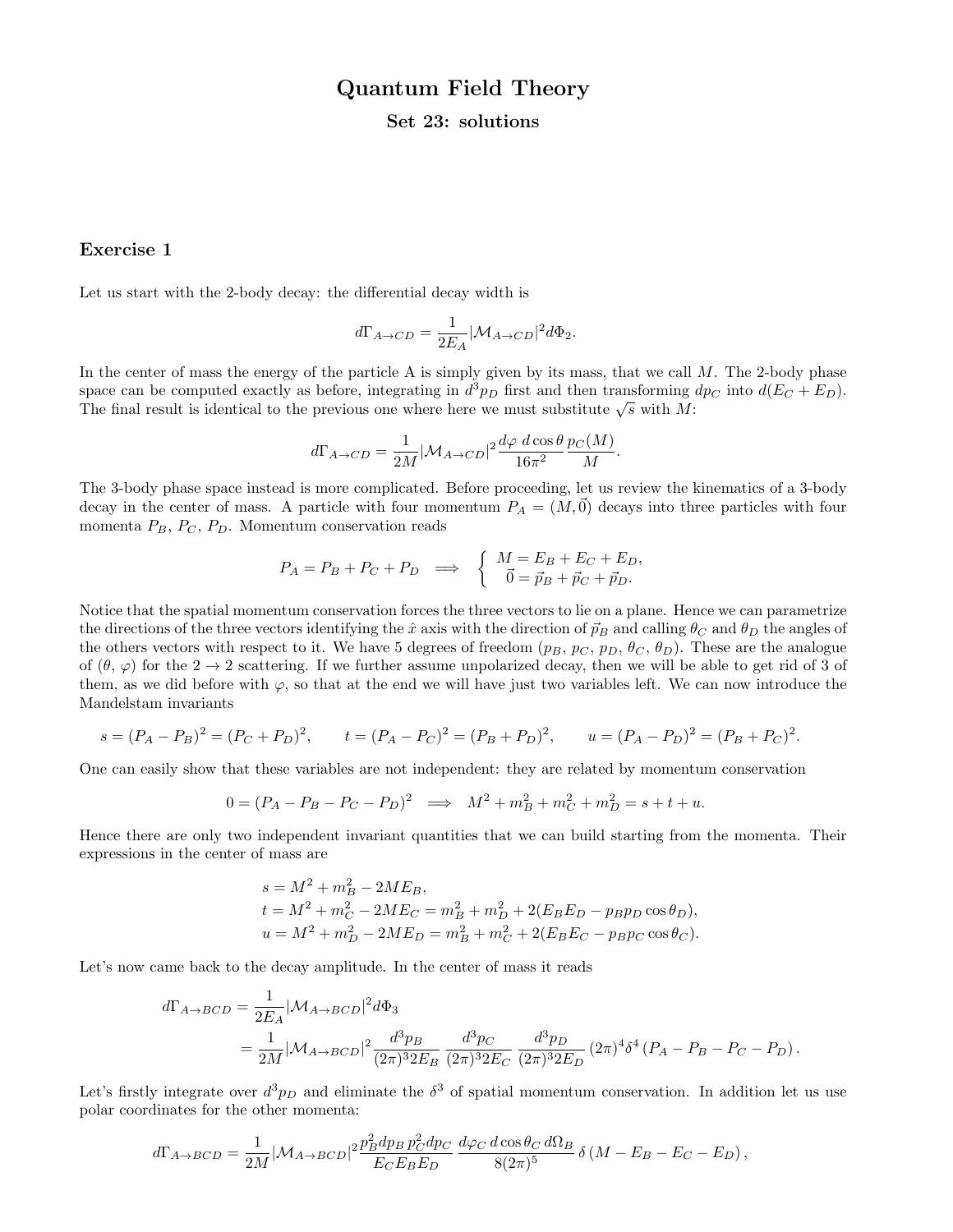where again  $d\Omega_B$  stands for the solid angle. Notice that the integration on  $d^3p_D$  has set

$$
E_D = \sqrt{m_D^2 + p_D^2} = \sqrt{m_D^2 + (\vec{p}_B + \vec{p}_C)^2} = \sqrt{m_D^2 + p_B^2 + p_C^2 + 2p_Cp_B\cos\theta_C}.
$$

Therefore we can substitute in the decay amplitude

$$
d\cos\theta_C = dE_D \frac{E_D}{p_C p_B},
$$

togheter with  $dp_B = \frac{E_B}{p_B} dE_B$  and  $dp_C = \frac{E_C}{p_C} dE_C$  in order to get

$$
d\Gamma_{A\to BCD} = \frac{1}{2M} |\mathcal{M}_{A\to BCD}|^2 dE_B dE_C dE_D \frac{d\varphi_C d\Omega_B}{8(2\pi)^5} \delta(M - E_B - E_C - E_D)
$$
  
= 
$$
\frac{1}{2M} |\mathcal{M}_{A\to BCD}|^2 dE_B dE_C \frac{d\varphi_C d\Omega_B}{8(2\pi)^5},
$$

where in the last step we have integrated in  $dE_D$ . Notice the presence of 5 degrees of freedom in this process. In order to proceed further we make an **assumption** on the structure of the matrix element  $\mathcal{M}_{A\rightarrow BCD}$ , namely we assume that it depends only on the Mandelstam variables  $s, t, u$ . This is always true in the following two cases:

- $A, B, C, \text{ and } D$  are scalar particles
- $\bullet$  A, B, C, or D are not scalar particles but we sum over the polarizations of the final state and we average on the polarizations of the initial state.

Under these assumptions, the decay is invariant under rotations, so no dependence on the angles is there in  $|\mathcal{M}_{A\rightarrow BCD}|^2$ , so that the effective number of degrees of freedom is two. Finally:

$$
d\Gamma_{A\to BCD} = \frac{1}{2M} |\mathcal{M}_{A\to BCD}|^2 \frac{dE_B dE_C}{4(2\pi)^3}.
$$

This is our final expression: we cannot go further without knowing the explicit form of the Matrix element. Sometimes one is interested in the decay amplitude as a function of different variables. for example one can express easily what we have found in terms of two independent Mandelstam invariants, say s and t. The only thing we need is the Jacobian of the change of variables:

$$
dE_B dE_C = \frac{dsdt}{|J|}, \qquad J = \det\begin{pmatrix} \frac{\partial s}{\partial E_B} & \frac{\partial s}{\partial E_C} \\ \frac{\partial t}{\partial E_B} & \frac{\partial t}{\partial E_C} \end{pmatrix} = \det\begin{pmatrix} -2M & 0 \\ 0 & -2M \end{pmatrix} = 4M^2.
$$

Hence

$$
d\Gamma_{A\to BCD} = \frac{1}{32M^3} |\mathcal{M}_{A\to BCD}|^2 \frac{ds\,dt}{(2\pi)^3}.
$$

#### Exercise 2

Let us consider the free scalar propagator for real scalar fields defined as

$$
\mathcal{D}(x-y) \equiv \langle 0| T(\phi(x)\phi(y))|0\rangle,
$$

where the time ordered product is defined by

$$
T(\phi(x)\phi(y)) \equiv \theta(x_0 - y_0)\phi(x)\phi(y) + \theta(y_0 - x_0)\phi(y)\phi(x).
$$

We want to find an expression for this propagator. The strategy is the following: we will show that this quantity obeys a differential equation which can be easily solved in Fourier space. Once we have the solution in momentum space we need to anti-transform to coordinate space. Let us start considering the following quantity:

$$
(\Box_x + m^2) \mathcal{D}(x - y) = \left(\frac{\partial^2}{\partial x_0^2} - \nabla^2 + m^2\right) \mathcal{D}(x - y).
$$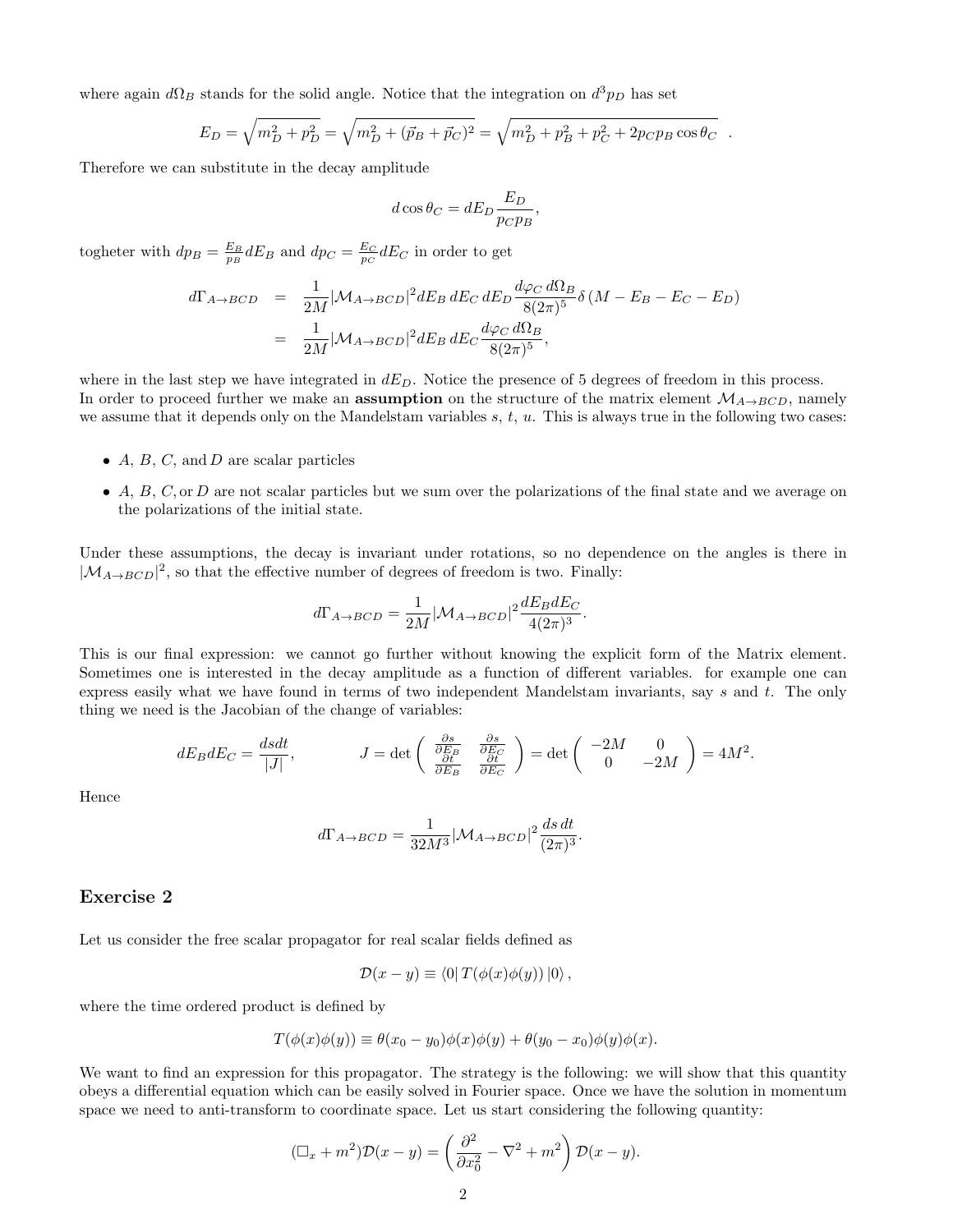Let us consider the time derivatives first:

$$
\frac{\partial^2}{\partial x_0^2} \left( \theta(x_0 - y_0) \phi(x) \phi(y) + \theta(y_0 - x_0) \phi(y) \phi(x) \right)
$$
\n
$$
= \frac{\partial}{\partial x_0} \left( \delta(x_0 - y_0) \left[ \phi(x), \phi(y) \right] + \theta(x_0 - y_0) \partial_0 \phi(x) \phi(y) + \theta(y_0 - x_0) \phi(y) \partial_0 \phi(x) \right)
$$
\n
$$
= \delta'(x_0 - y_0) \left[ \phi(x), \phi(y) \right] + 2\delta(x_0 - y_0) \left[ \partial_0 \phi(x), \phi(y) \right] + \theta(x_0 - y_0) \partial_0^2 \phi(x) \phi(y) + \theta(y_0 - x_0) \phi(y) \partial_0^2 \phi(x).
$$

Adding the space derivative with respect to  $x$  and the mass we get

$$
\begin{aligned} (\Box_x + m^2)T(\phi(x)\phi(y)) &= \\ &= \delta'(x_0 - y_0) \left[ \phi(x), \phi(y) \right] + 2\delta(x_0 - y_0) \left[ \partial_0 \phi(x), \phi(y) \right] + \\ & \theta(x_0 - y_0) (\Box_x + m^2) \phi(x) \phi(y) + \theta(y_0 - x_0) \phi(y) (\Box_x + m^2) \phi(x), \end{aligned}
$$

and the last two terms vanish since the field  $\phi$  satisfies the Klein-Gordon equation  $(\Box + m^2)\phi = 0$ . Let us manipulate further the above equation. This expression has to be thought of as a distributions. This means that it makes sense only inside an integral and in addition we can make use of identities which are true once this expression is evaluated inside an integral. In order to see how this work in practice let us introduce an integral  $\int dx_0$  and a test function  $f(x_0)$ . Hence we can write:

$$
\int dx_0 f(x_0) \left\{ \partial_0 \delta(x_0 - y_0) \left[ \phi(x_0, \vec{x}) \, , \, \phi(y_0, \vec{y}) \right] + 2 \delta(x_0 - y_0) \left[ \partial_0 \phi(x_0, \vec{x}) \, , \, \phi(y_0, \vec{y}) \right] \right\} =
$$
\n
$$
\int dx_0 \left\{ -f(x_0) \delta(x_0 - y_0) \left[ \partial_0 \phi(x_0, \vec{x}) \, , \, \phi(y_0, \vec{y}) \right] - \partial_0 f(x_0) \delta(x_0 - y_0) \left[ \phi(x_0, \vec{x}) \, , \, \phi(y_0, \vec{y}) \right] \right\} =
$$
\n
$$
\int dx_0 \left\{ -\partial_0 f(x_0) \delta(x_0 - y_0) \left[ \phi(x_0, \vec{x}) \, , \, \phi(x_0, \vec{y}) \right] + f(x_0) \delta(x_0 - y_0) \left[ \partial_0 \phi(x_0, \vec{x}) \, , \, \phi(x_0, \vec{y}) \right] \right\},
$$

where we have integrated by parts in the first step  $(f(x_0))$  can be taken fast decreasing at infinity) and we have replaced  $y_0 \to x_0$  in the last equality since, because of the presence of the  $\delta(x_0 - y_0)$ , the value of the integral doesn't change. Now that we have seen how we can manipulate the distributions, we can eliminate the integral and write:

$$
(\Box_x + m^2)T(\phi(x)\phi(y)) = \delta(x_0 - y_0) [\partial_0\phi(x_0, \vec{x}), \phi(x_0, \vec{y})] - \delta(x_0 - y_0) [\phi(x_0, \vec{x}), \phi(x_0, \vec{y})] \frac{\partial}{\partial x_0}.
$$

The two commutators appearing in the above expression are evaluated at equal time, hence we can use the canonical commutation relations:

$$
[\phi(x_0, \vec{x}), \phi(x_0, \vec{y})] = 0 \qquad [\partial_0 \phi(x_0, \vec{x}), \phi(x_0, \vec{y})] = -i\delta^3(\vec{x} - \vec{y}).
$$

Therefore taking the expectation value on the vacuum we get:

$$
(\Box_x + m^2)\mathcal{D}(x - y) = \langle 0 | (\Box_x + m^2)T(\phi(x)\phi(y)) | 0 \rangle = -i\delta^4(x - y).
$$

This is the differential equation we were looking for. We can solve this equation in momentum space: let us introduce the Fourier transform of the propagator:

$$
\mathcal{D}(x-y) = \int \frac{d^4p}{(2\pi)^4} \tilde{\mathcal{D}}(p) e^{-ip(x-y)}.
$$

Then in terms of  $\tilde{\mathcal{D}}$  the differential equation reads

$$
(-p2 + m2)\tilde{\mathcal{D}}(p) = -i \implies \tilde{\mathcal{D}}(p) = \frac{i}{p_0^2 - \bar{p}^2 - m^2}.
$$

The above solution is incomplete because we must specify how the integral must be performed. Indeed substituting

$$
\mathcal{D}(x-y) = \int \frac{d^3p}{(2\pi)^3} e^{i\vec{p}\cdot(\vec{x}-\vec{y})} \int \frac{dp_0}{(2\pi)} \frac{i}{p_0^2 - \vec{p}^2 - m^2} e^{-ip_0(x_0 - y_0)}
$$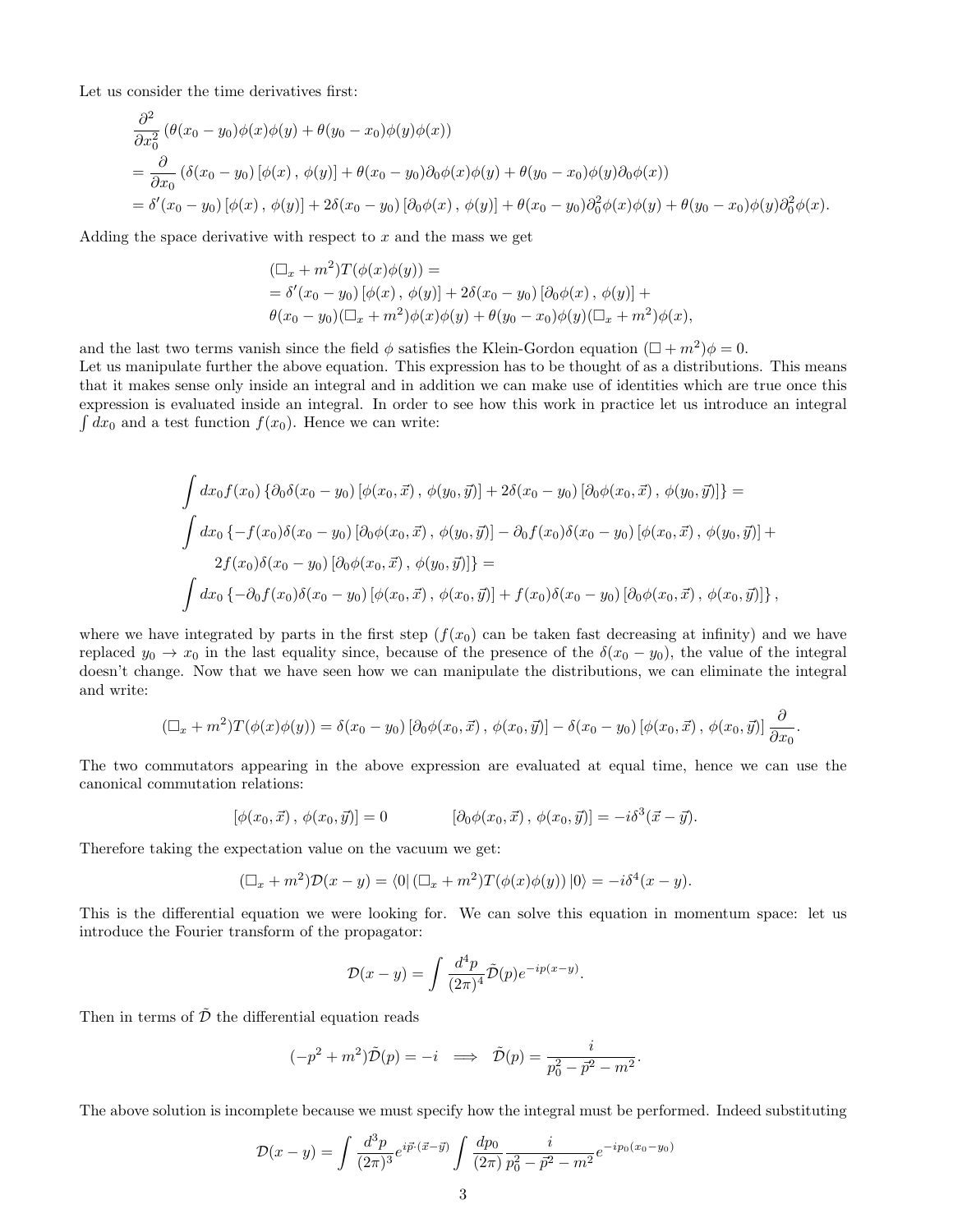we get the integral of a function with poles on the real axis:  $p_0 = \pm \sqrt{\vec{p}^2 + m^2}$ . We need a prescription to perform the integral on  $p_0$ . The need of preserving Lorentz invariance fixes the structure  $p_0^2 - \bar{p}^2$  hence we can only add an imaginary part to the denominator:

$$
\frac{i}{p_0^2 - \vec{p}^2 - m^2} \longrightarrow \tilde{\mathcal{D}}_{\pm}(p) = \frac{i}{p_0^2 - \vec{p}^2 - m^2 \pm i\varepsilon}.
$$

Both the prescriptions define a finite integral, however they are not equivalent and we will see that only  $\tilde{\mathcal{D}}_+(p)$ gives the right result. Let us compute the integral using the  $+$  prescription. We need to distinguish two cases:

•  $(x_0 - y_0) > 0$ : in this case the exponential  $e^{-ip_0(x_0 - y_0)}$  requires  $\text{Im}(p_0) < 0$  therefore we close the contour in the lower half-plane. The poles are shifted to  $p_0 = \pm \sqrt{\bar{p}^2 + m^2 - i\varepsilon} \sim \pm \sqrt{\bar{p}^2 + m^2} \mp i\varepsilon$ . There is only one pole enclosed by the contour, hence we get:

$$
\mathcal{D}(x - y) = \int \frac{d^3 p}{(2\pi)^3} e^{i\vec{p}\cdot(\vec{x} - \vec{y})} \int \frac{dp_0}{(2\pi)} \frac{i}{p_0^2 - \vec{p}^2 - m^2 + i\varepsilon} e^{-ip_0(x_0 - y_0)}
$$
  
\n
$$
= \int \frac{d^3 p}{(2\pi)^3} e^{i\vec{p}\cdot(\vec{x} - \vec{y})} \left( \frac{i}{2\pi} (-2\pi i) \text{Res} \left( \frac{1}{p_0^2 - \vec{p}^2 - m^2 + i\varepsilon} e^{-ip_0(x_0 - y_0)} \right) \right) \Bigg|_{p_0 = \sqrt{\vec{p}^2 + m^2} - i\varepsilon}
$$
  
\n
$$
= \int \frac{d^3 p}{(2\pi)^3} e^{i\vec{p}\cdot(\vec{x} - \vec{y})} \left( \frac{e^{-i\sqrt{\vec{p}^2 + m^2}(x_0 - y_0)}}{2\sqrt{\vec{p}^2 + m^2}} \right) = \int d\Omega_p e^{-ip(x - y)}
$$

•  $(x_0 - y_0) < 0$ : in this case the exponential  $e^{-ip_0(x_0 - y_0)}$  requires  $\text{Im}(p_0) > 0$  therefore we close the contour in the upper half-plane. Again there is only one pole enclosed by the contour, hence we get:

$$
\mathcal{D}(x - y) = \int \frac{d^3 p}{(2\pi)^3} e^{i\vec{p}\cdot(\vec{x} - \vec{y})} \left( \frac{i}{2\pi} (2\pi i) \text{Res} \left( \frac{1}{p_0^2 - \vec{p}^2 - m^2 + i\varepsilon} e^{-ip_0(x_0 - y_0)} \right) \right) \Bigg|_{p_0 = -\sqrt{\vec{p}^2 + m^2} + i\varepsilon}
$$

$$
= \int \frac{d^3 p}{(2\pi)^3} e^{i\vec{p}\cdot(\vec{x} - \vec{y})} \left( \frac{e^{i\sqrt{\vec{p}^2 + m^2}(x_0 - y_0)}}{2\sqrt{\vec{p}^2 + m^2}} \right) = \int d\Omega_p \, e^{ip(x - y)}
$$

In the last step we have changed  $\vec{p} \rightarrow -\vec{p}$  in the integral.

Collecting the two pieces we get:

$$
\mathcal{D}(x-y) = \theta(x_0 - y_0) \int d\Omega_p e^{-ip(x-y)} + \theta(y_0 - x_0) \int d\Omega_p e^{ip(x-y)}.
$$

Finally let us check that this is the right prescription. Let us compute the same quantity starting from the original definition in terms of the field  $\phi$  and expand:

$$
\phi(x) = \int d\Omega_k \left( a(x) e^{-ikx} + a^{\dagger}(k) e^{ikx} \right).
$$

Recalling that  $a(k) |0\rangle = 0$  and  $\langle 0 | a^{\dagger}(k) = 0$ , we can easily obtain

$$
\mathcal{D}(x-y) = \theta(x_0 - y_0) \int d\Omega_p d\Omega_q \ e^{-ipx+iqy} \langle 0|a(p) a^{\dagger}(q) |0\rangle + \theta(y_0 - x_0) \int d\Omega_p d\Omega_q \ e^{-ipy+iqx} \langle 0|a(p) a(q)^{\dagger} |0\rangle,
$$

and since

$$
\langle 0 | a(p) a(q)^{\dagger} | 0 \rangle = \langle 0 | [a(p), a(q)^{\dagger}] | 0 \rangle = (2\pi)^3 2q_0 \delta^3(\vec{p} - \vec{q}),
$$

we finally obtain (integrating over  $d^3q$ )

$$
\mathcal{D}(x-y) = \theta(x_0 - y_0) \int d\Omega_p \ e^{-ip(x-y)} + \theta(y_0 - x_0) \int d\Omega_p \ e^{ip(x-y)},
$$

which matches the expression found before with the prescription  $+i\varepsilon$ . In the end the expression of the scalar propagator is

$$
\mathcal{D}(x - y) = \int \frac{d^4 p}{(2\pi)^4} \frac{i}{p^2 - m^2 + i\varepsilon} e^{ip(x - y)}.
$$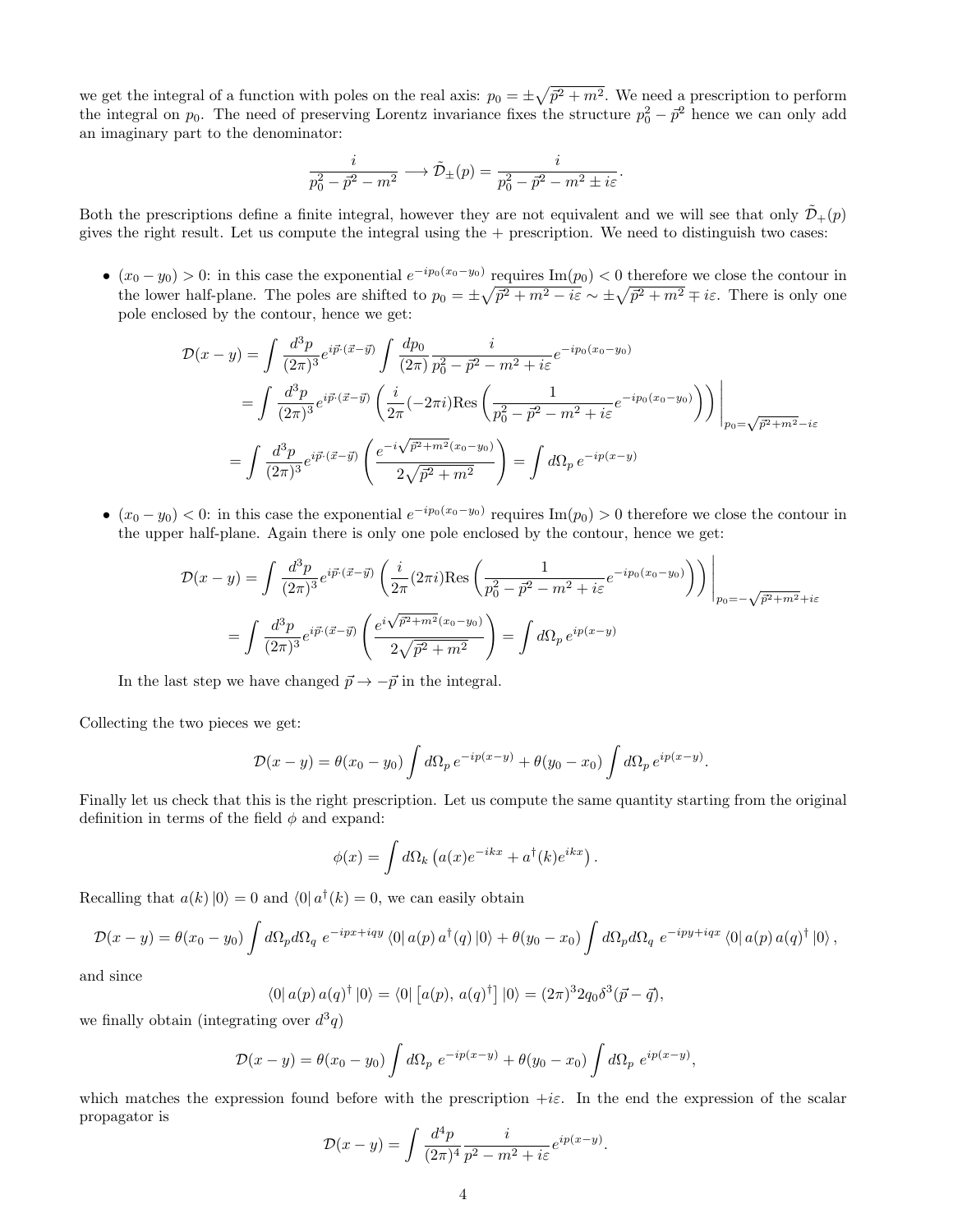#### Exercise 3

In this exercise we will mimic the computation of the previous exercise in the case of a fermionic field. Again the strategy is to find a differential equation that the fermionic propagator has to satisfy and solve it in momentum space. Again, in order to come back to coordinate space we must regularize the integral. However we don't need to repeat all the steps: we already know that the right prescription is the one obtained for the scalar case. The fermion propagator is

$$
\mathcal{S}(x - y) \equiv \langle 0 | T(\psi(x)\overline{\psi}(y)) | 0 \rangle ,
$$

where the time ordered product is defined by

$$
T(\psi(x)\overline{\psi}(y)) \equiv \theta(x_0 - y_0)\psi(x)\overline{\psi}(y) - \theta(y_0 - x_0)\overline{\psi}(y)\psi(x).
$$

Notice the minus sign between the two terms in the above expression. Let us consider:

$$
(i \partial_x - m)T(\psi(x)\bar{\psi}(y)) = \left(i\gamma^0 \frac{\partial}{\partial x^0} + i\gamma^i \frac{\partial}{\partial x^i} - m\right)T(\psi(x)\bar{\psi}(y))
$$
  
=  $i\gamma^0 \delta(x_0 - y_0) \{\psi(x), \bar{\psi}(y)\} + \theta(x_0 - y_0)(i \partial_x - m)\psi(x)\bar{\psi}(y) - \theta(y_0 - x_0)\bar{\psi}(y)(i \partial_x - m)\psi(x).$ 

Making use of the Dirac equation  $(i\partial_x - m)\psi(x) = 0$  we obtain:

$$
(i\partial_x - m)T(\psi(x)\overline{\psi}(y)) = i\gamma^0\delta(x_0 - y_0)\{\psi(x), \overline{\psi}(y)\}
$$

.

We can substitute  $y_0 \to x_0$  everywhere because of the presence of the  $\delta$ -function. Hence we can use the canonical anticommutation relation

$$
\{\psi(x_0, \vec{x}), \,\overline{\psi}(y_0, \vec{y})\} = \gamma^0 \delta^3(\vec{x} - \vec{y})
$$

to finally get:

$$
(i\partial_x - m)S(x - y) = \langle 0 | (i\partial_x - m)T(\psi(x)\overline{\psi}(y)) | 0 \rangle = i\delta^4(x - y).
$$

Let us introduce the Fourier transform of the fermion propagator:

$$
\mathcal{S}(x-y) = \int \frac{d^4p}{(2\pi)^4} \tilde{\mathcal{S}}(p) e^{ip(x-y)}.
$$

Then the differential equation can be rewritten as:

$$
(p - m)\tilde{\mathcal{S}}(p) = i.
$$

The solution of the above equation is sometimes written formally as

$$
\tilde{\mathcal{S}}(p) = \frac{i}{p-m}.
$$

This is a short notation which stands for the inverse of the  $4 \times 4$  matrix  $(p - m)$ . In practice one can multiply both members of the differential equation by  $(p + m)$  and get:

$$
i(p+m) = (p+m)(p-m)\tilde{S}(p) = (p p-m^2)\tilde{S}(p).
$$

Using

$$
\mathscr{W} = p_{\mu}p_{\nu}\gamma^{\mu}\gamma^{\nu} = \frac{1}{2}p_{\mu}p_{\nu}\left\{\gamma^{\mu},\,\gamma^{\nu}\right\} = p^2,
$$

we can invert:

$$
\tilde{\mathcal{S}}(p) = \frac{i(p\!\!\!/ + m)}{p^2 - m^2 + i\varepsilon},
$$

where we have introduced the same regularization as for the scalar propagator.